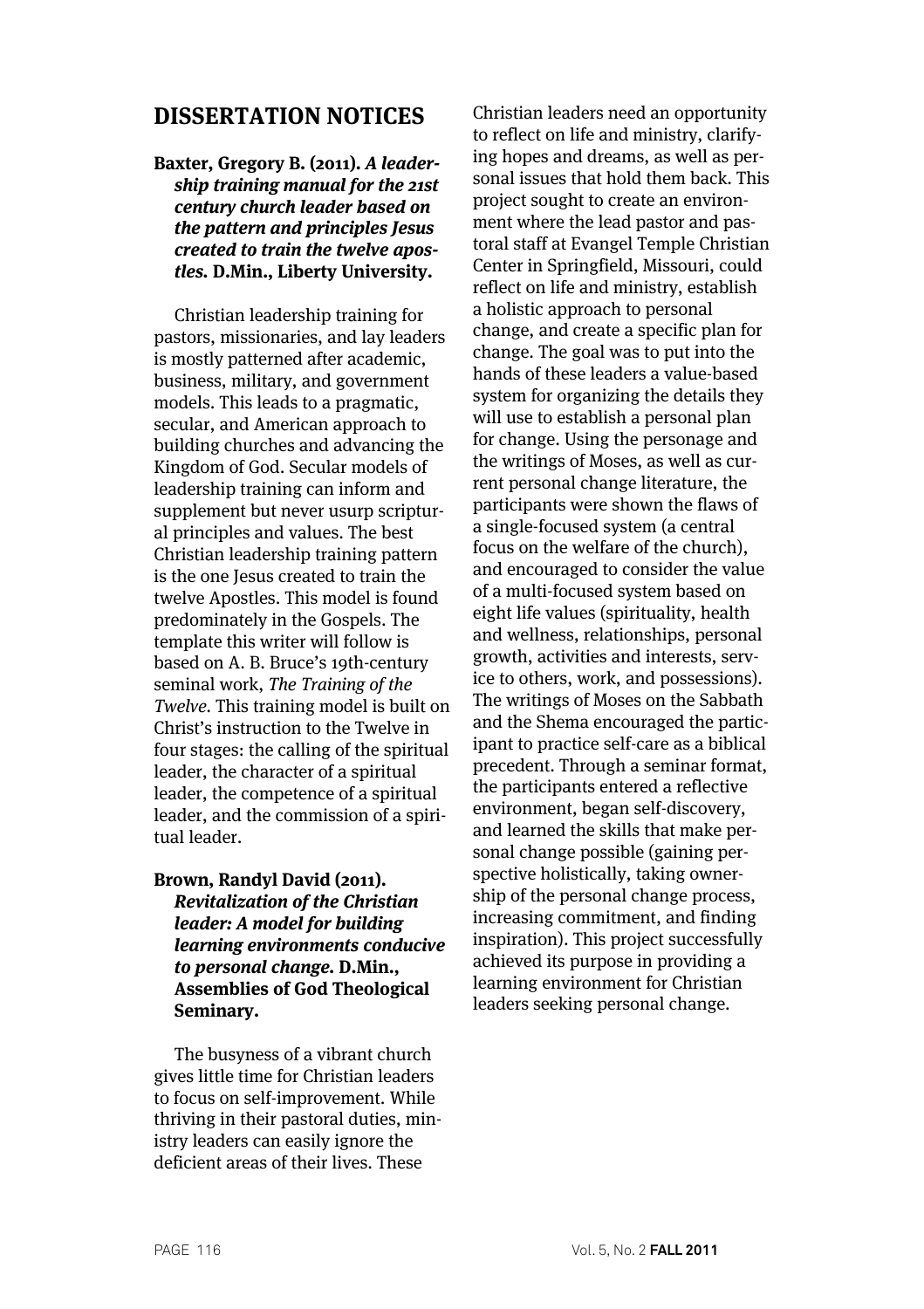# **Chu, Raymond Iao-Man (2011). Conflict management styles of pastors and organizational servant leadership: A descriptive study. Ph.D., The Southern Baptist Theological Seminary.**

The purpose of this descriptive correlational study was to examine the relationship between the conflict management styles among senior pastors and the organizational servant leadership tendencies in their churches. This study should help senior pastors to understand how their conflict management styles and servant leadership behaviors may relate to the organizational servant leadership tendencies in their churches so that they may improve the congregational health and effectiveness of their churches. This research presented theological foundations of servant leadership by extracting biblical principles from two Old Testament and six New Testament passages: 1 Samuel 15:22, Micah 6:8, Matthew 5:1-12, 20:20-28, Mark 9:33-37, John 12:20-26, 13:1-35, and Philippians 2:1-11. It was followed by a detailed discussion on the theoretical foundation of servant leadership and the Organizational Leadership Assessment (OLA) instrument (Laub, 1999) for measuring organizational servant leadership tendency. A theological foundation of conflict management and a discussion on the Rahim Organizational Conflict Instrument II (ROCI-II) (Rahim, 2001) for measuring the level of the five interpersonal conflict management styles (integrating, obliging, dominating, avoiding, and compromising) were also provided. The findings implied that as pastors embrace the integrating style and refrain from the avoiding style when handling interpersonal conflict in pastoral ministry, they model Jesus' character directly to the parties involved and

indirectly to their congregations. This is discipleship at its core, and it has a positive influence on the servant orientation of their congregations.

#### **England, Tamara D. (2011). The evolving self: A model of transformative leadership training utilizing the concept of mentoring for the ministry context. D.Min., United Theological Seminary.**

The focus of this research project was to design and implement an intergenerational mentoring program to train potential leaders for future church leadership. The researcher held a series of training sessions designed to prepare the participants for a three-month mentoring relationship in which elder leaders who had been successful as leaders would mentor potential leaders to ensure their future success. It was determined that when this occurred, the mentored leaders were better prepared and more confident to serve in a role of leadership, they became more involved in the life of the church, and they desired to mentor other leaders.

## **Jones, Bruce A. (2011). Reclaiming the biblical role of elders: Equipping the saints to lead the local congregation. D.Min., University of Dubuque Theological Seminary.**

This project focused on developing a biblically based elder-training curriculum for First Presbyterian Church in Janesville, Wisconsin. Four biblical themes of leadership informed both a retreat for elders and a preaching series for the congregation. The session spent an overnight retreat incorporating worship, instruction, and fellowship to strengthen their understanding of Christian leadership. Following the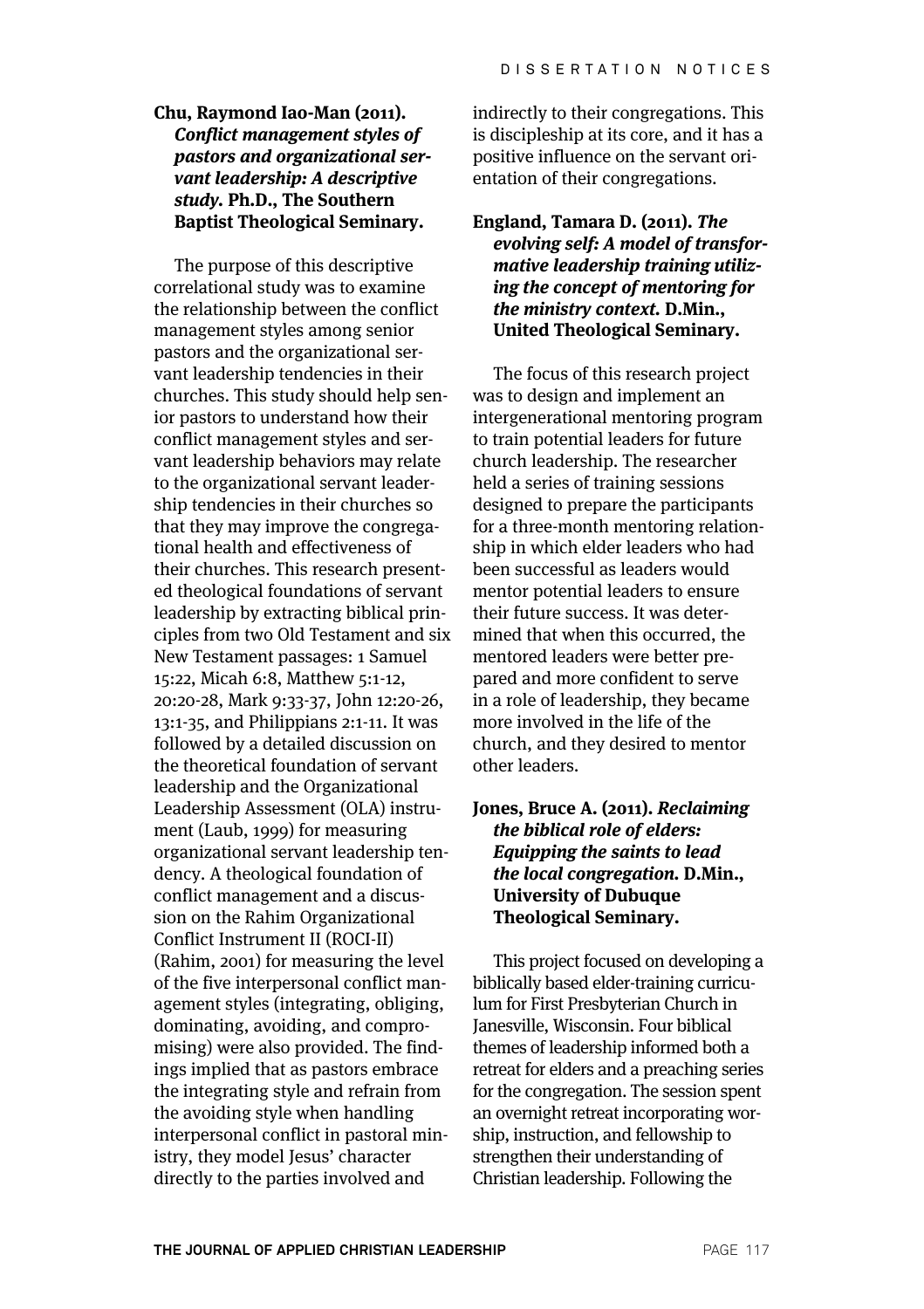weekend retreat, the pastor preached on the same themes for the next four weeks. The effect of the training event and preaching series were measured through two inventories conducted before the elder retreat and then after the preaching series to measure the changes in perception of the participants. In addition, an evaluation of the retreat explored the experience of the training. The biblical role of eldership explored four themes: Servant Leadership, Spiritual Leadership, Shepherd Leadership, and Shared Leadership. These themes, informed by Scripture and the Reformed tradition, provided the basis for the retreat and preaching series. The content of the curriculum included both theological and practical application of these themes. This project identified the importance of well-planned leadership development and the importance of a concentrated time for training. The project reclaimed the importance of elder training for the congregation.

# **Mays, Ronald Brent (2011). Comparing turnaround leadership in a rural church and in schools. Ph.D., University of Louisville.**

This qualitative study sought to illuminate successful practices of a turnaround leader in a rural church that are applicable cross-contextually, so as to inform the leadership efforts of various organizations seeking to reproduce organizational renewal on a wide-scale basis. Utilizing the principles of case study research, the researcher conducted participant observations, mined documents, and interviewed the pastor, three parttime staff members, and 24 members of a rural congregation in a southcentral Kentucky congregation that had grown 289% in active membership over the last 14 years. Proceeding with the assumption that leaders can,

by the practice of specific, intentional behaviors, positively impact the ability of a congregation to reverse its path and experience turnaround, and seeking to illuminate those behaviors, this study was guided by the following research questions: (a) In a rural church that has experienced revitalization ("organizational turnaround"), how do the pastor and congregants perceive the experience? (b) How do they perceive the characteristics and behaviors of the pastor as "catalysts" in this transformation? (c) What leadership principles of successful turnaround church efforts can be extracted from their experiences that are comparable to those reported in the literature on school revitalization efforts? The data from the study revealed that members did not recall specific events as much as they did their pastor who helped bring peace and a culture that was conducive to revitalization. Responses to the question of precipitants to growth essentially described their pastor's personality and five intentional behaviors. This study revealed consistent themes that existed in the theoretical framework on schools provided by Kouzes and Posner (1987) as well as in the church and school turnaround lore. These findings propagate the notion that turnaround leaders often bear striking resemblances to one another, exhibiting many of the same personal character traits and intentional behaviors. These findings also suggest that turnaround leadership is not so much a product of individual, charismatic leadership as it is the product of consistent, sustained attention to sound leadership behaviors.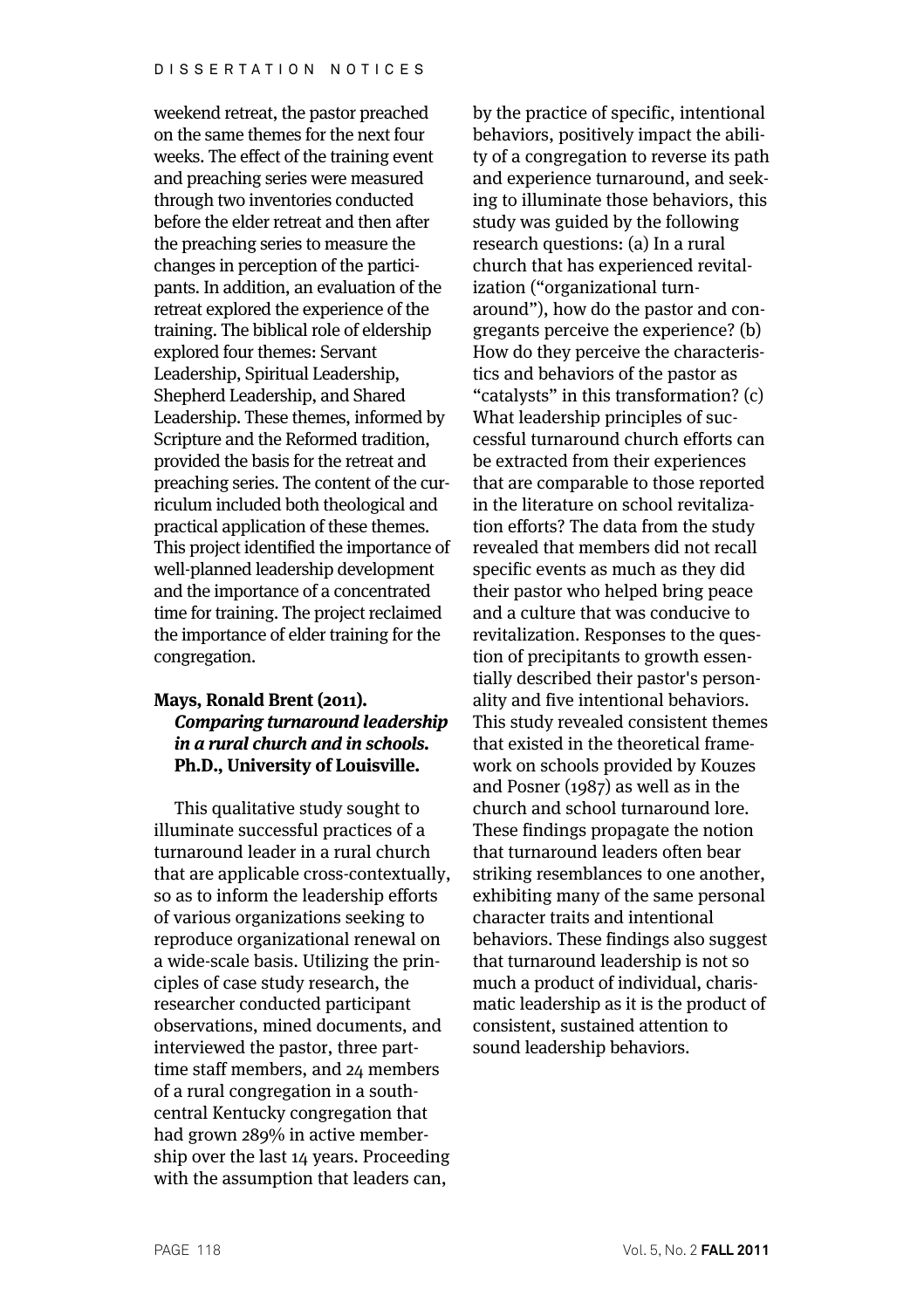# **Pickett, Dwayne K. (2011). The effect of pastoral and staff leadership training on the growth of the Southern African-American church. Ph.D., New Orleans Baptist Theological Seminary.**

The purpose of the study was to determine the impact of pastoral and staff leadership development on the Southern African-American church in the following areas: (1) church growth—worship attendance, Bible study attendance, and church membership census; (2) community development—ministries that reach into the community and the level of participation in such ministries; and (3) economic growth—income from tithes and offerings, special fundraising, and intra-church nonprofit organizations. The research was done using both qualitative and quantitative methodologies. Thirty-five leaders from seven African-American churches participated in the study by providing information regarding their educational and professional background and by completing MLQ surveys on themselves and their peers in order to identify leadership characteristics. Also, each of the seven churches provided data on its growth. Analysis of the data obtained suggests that a connection exists between training and development, church growth, community development, and economic growth. Suggestions given included ways to improve current methods of development or to create new methods. The researcher also recommended ways to enhance this study.

# **Puls, Timothy R. (2011). Authentic leadership and its relationship to ministerial effectiveness. Ed.D., Indiana Wesleyan University.**

Authentic leadership theory has generated much debate in light of the

corporate world's renewed prerequisite for genuineness (Clapp-Smith, Vogelgesang, & Avey, 2009; George, 2003). The intrapersonal dimension of authentic leadership unveils how a person's self-awareness, worldview and balanced processing shape one's moral reasoning. The interpersonal dimension stresses how psychological capital (confidence, hope, optimism and resiliency) and emotional intelligence are outwardly exhibited as well as the ability to exchange trust and transparency with followers. This study examined the authentic leadership of clergy and discovered a positive correlation with ministerial effectiveness. A survey of 58 experienced Lutheran pastors of the Indiana District of the Lutheran Church-Missouri Synod and 164 of their lay leaders was conducted. Each self-rating pastor and other-rating lay leader completed the Authentic Leadership Questionnaire (ALQ) by Walumbwa, Avolio, Gardner, Wernsing, and Peterson (2008) and the Ministerial Effectiveness Inventory (MEI) developed by Majovski (1982). A moderately significant relationship was found between the ALQ and MEI scores.

#### **Rumley, David D. (2011).**

**Perceptions of the senior pastors' transformational leadership style and its relationship to the eight markers of Natural Church Development. Ed.D., Indiana Wesleyan University.**

Noting the dearth of quantitative research on the impact of leadership within the church arena, this study examines the relationship between the leadership style of the pastor and the health of the church. The study sought a statistically relevant linear correlation between the leadership style of the senior pastor, as defined by the Multifactor Leadership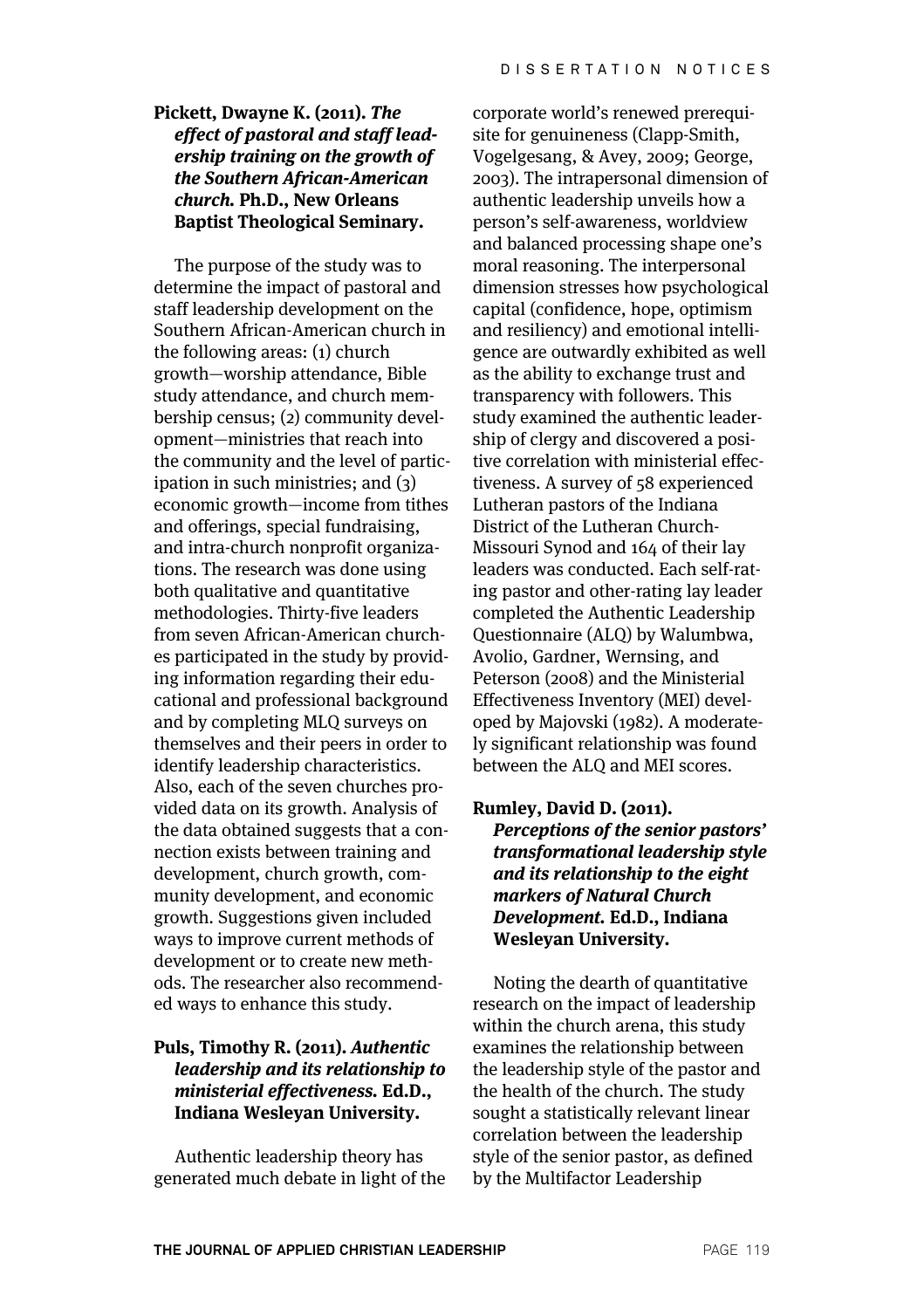Questionnaire, and the effectiveness of the church, as defined by Natural Church Development. The Natural Church Development scores were averaged for fifteen churches that participated in the research. Each senior pastor participated in the Multifactor Leadership Questionnaire, giving each a rating on transactional, transformational, and laissez-faire leadership traits. Regression analysis was used to determine correlation between the variables. These two variables (NCD average score and MLQ averages for transformational, transactional, and laissez-faire) were examined with linear regression testing. The result was a statistically strong linear relationship with transformational (Adjusted  $R_2 = .24$ ) and transactional leadership (Adjusted  $R_2 = .25$ ), but no statistically significant correlation with laissez-faire. Thus the study finds that the leadership of the senior pastor does relate to the effectiveness of the church as defined by the eight markers of Natural Church Development.

# **Swalm, James E., Jr. (2010). The development of shepherd leadership theory and the validation of the Shepherd Leadership Inventory (SLI). Ph.D., Regent University.**

Because shepherding is one of the oldest occupations of humanity, the metaphor of the shepherd as leader dates back thousands of years and is a universal image. The shepherdleader metaphor, then, is an ideal vehicle through which to study leadership. The purpose of this study was to (a) develop the theory of shepherd leadership by operationalizing shepherd leadership into a behavioral construct and (b) create a validated inventory through which to further the study of shepherd leadership and the practical application of shepherd-

leadership principles to the practice of leadership. The initial development of shepherd-leadership theory began with a significant literature review of the shepherd-leader metaphor contained in the Hebrew Scriptures, including the Old and New Testaments. This process continued with a literature review of shepherd leadership in the writings of modern authors both scholarly and popular. The literature review resulted in a theory of shepherd leadership which suggests that shepherd leaders are leaders who lead to insure the wellbeing of their followers through the behaviors of guiding, providing, and protecting. This creates the perception that a shepherd leader is one who performs certain behavioral tasks associated with shepherd leadership. However, this study revealed that shepherd leadership is primarily about being, not doing. Shepherd leaders perform certain behavioral tasks because they are shepherd leaders; they are not shepherd leaders because they perform these behavioral tasks. Therefore, shepherd leadership primarily is about who a leader is, not what a leader does. The Shepherd Leadership Inventory (SLI) was developed, incorporating 26 items to assess the three primary shepherd leader behaviors of guiding, providing, and protecting. The SLI was analyzed through the use of principal component factor analysis and determined to be both valid and reliable.

### **Truman, Althea W. (2010). The lived experience of leadership for female pastors in religious organizations. Ph.D., Capella University.**

The historical pages of women's experiences have been inscriptively smeared with structural impediments to self-actualization. Institutionalized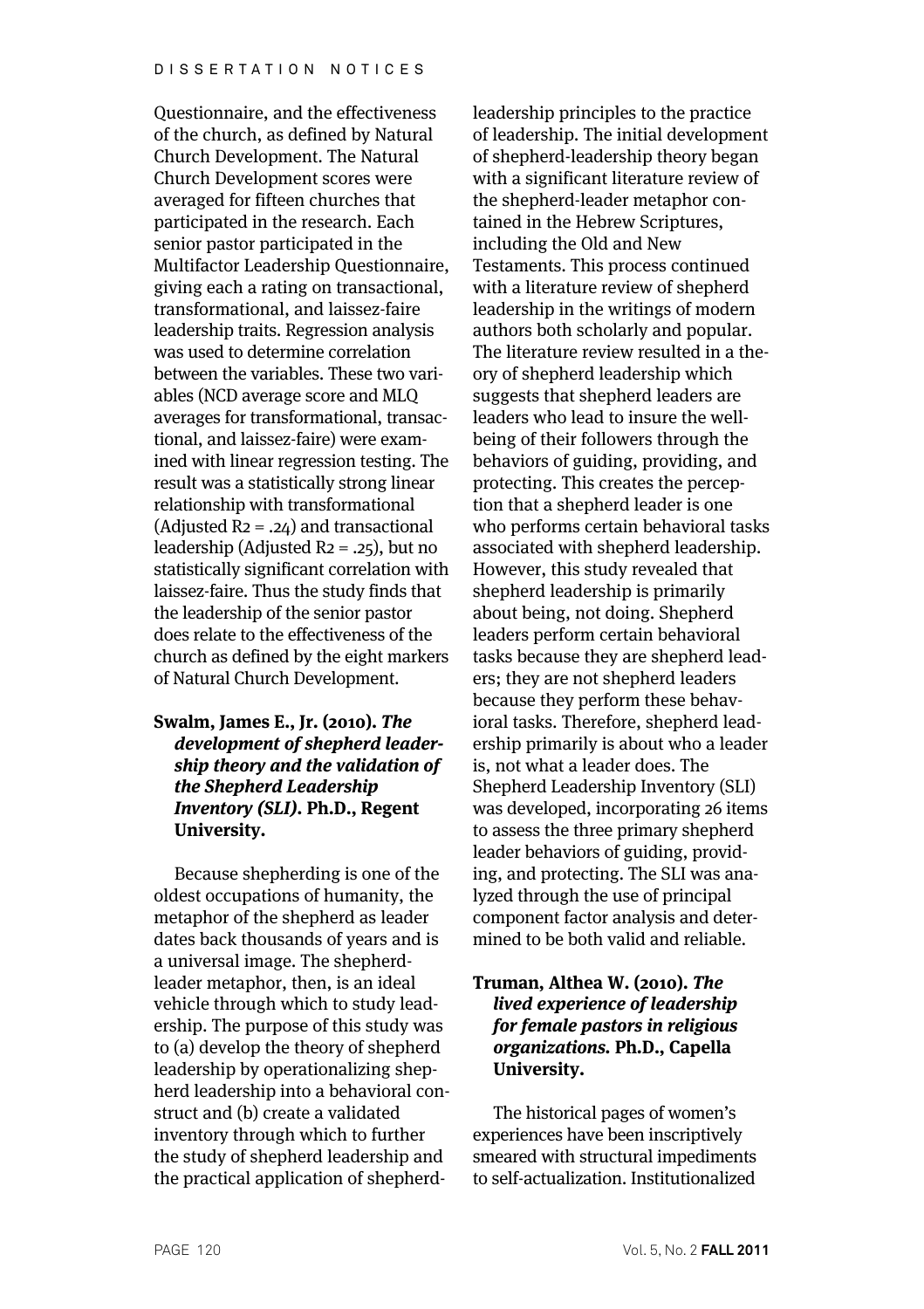policies and practices become stainedglass ceilings which are yet to be completely smashed in both secular and religious organizations. The clergy has been known to openly reject women, and whereas a societal voice invites them to participate in organizational functions and become leaders, an invisible patriarchal force combined with a formidable religious controversial force wrestles their leadership. This study explored the lived experience of leadership for female pastors in religious organizations. Its purpose is to provide a deeper and fuller understanding of that phenomenon. A qualitative methodological approach based on Moustakas' (1994) transcendental phenomenology guided the study. Nine Seventh-day Adventist (SDA) pastors, between the ages of 25 and 59 and holding leadership positions for 6 to 20 years, participated in the study. Data collection involved direct observation and individual interviews comprising open-ended guiding questions. The results suggest a shared experience marked by themes of Pastoral Significance, Call to Leadership, Gender, Youth Connection, Challenges and Issues, Sexism and Racism, Awareness and Acceptance, Cognitive Dissonance, and Leadership Style. Struggle and sacrifice are distinct constituents of the results. There is noted struggle with a "Divine Call" that is followed by personal sacrifice. Response to the Call precipitates movement from struggle and sacrifice to peace and joy, and to contentment and self-actualization in the face of denominational rejection, cognitive dissonance, and collective social distance that become structured impediments to leadership emergence and effectiveness. These structural impediments bear implications for leadership in the SDA denominational hierarchy as well as for female pastoral leadership. Recommendations for future research

include a direct extension to the current study for a focus on the responses of single and married women to female pastoral leadership.

# **Wilson, Kent R. (2010). Steward leadership: Characteristics of the steward leader in Christian nonprofit organizations. Ph.D., University of Aberdeen.**

A recent and minimally researched model of leadership centered in the role of the steward offers potential for a focused and expedient model for leadership of Christian nonprofit organizations. The purpose of this research is to add knowledge to nonprofit leadership by defining the primary characteristics of leadership that is focused around the role of the steward. It secondarily describes the extent of awareness and implementation of steward leader characteristics among leaders of Christian nonprofit organizations. This study researches the characteristics of the steward leader through two major phases. The first phase of research involves the exegetical study of the history and characteristics of the historical steward as revealed in the ancient documents of the classical Greco-Roman and biblical steward. This study results in the development of a preliminary typology of historic steward leader characteristics. Phase Two of the research refines the characteristics of the steward leader by conducting field research using surveys and in-depth interviews with contemporary leaders of Christian nonprofit organizations. The preliminary characteristics of the steward leader derived in Phase One were presented to contemporary Christian nonprofit leaders through a quantitative survey to confirm a typology of contemporary steward leader characteristics and to pre-qualify participants for in-